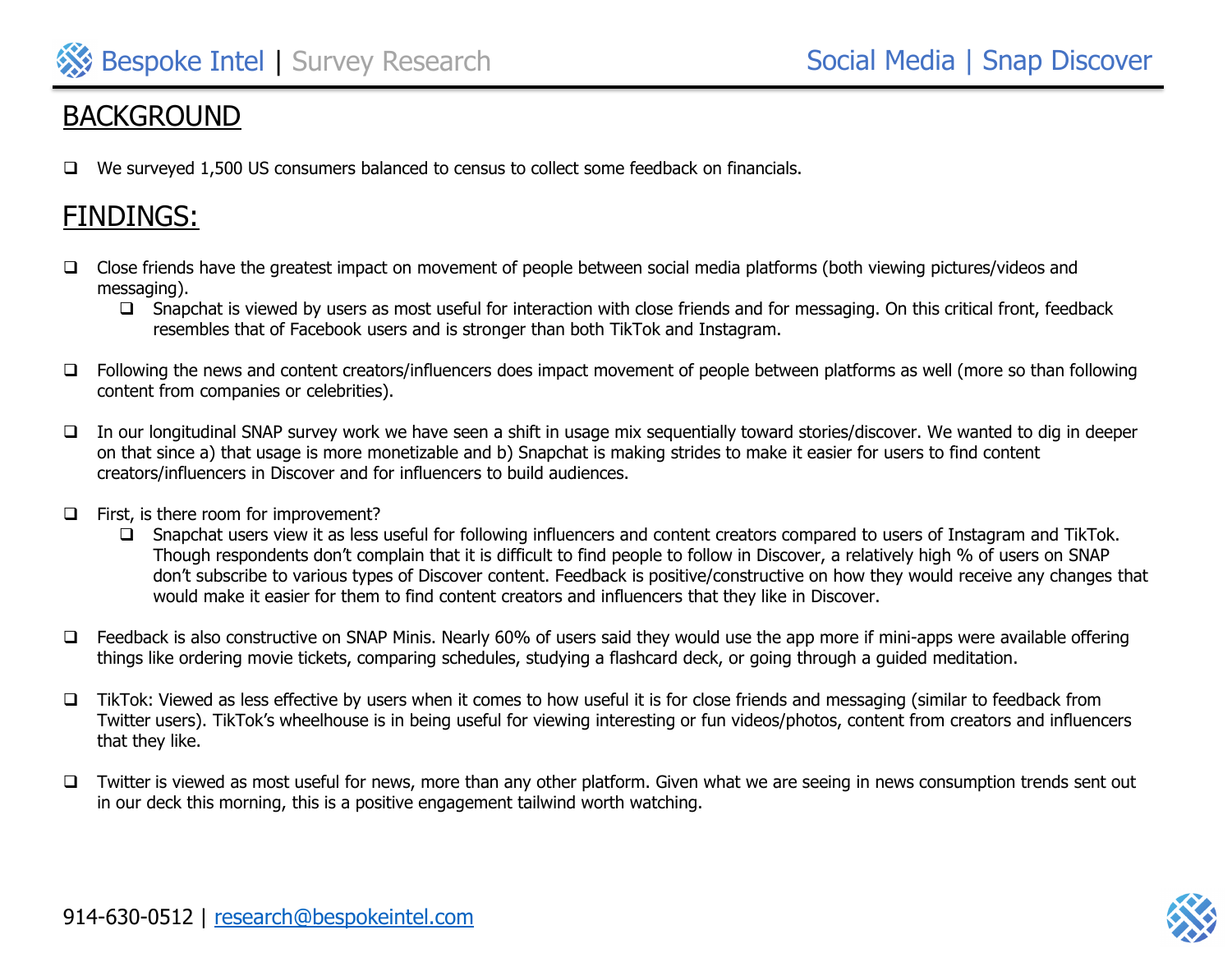# **Which of the following social media sites do you have an account with? (Select ALL that apply)**



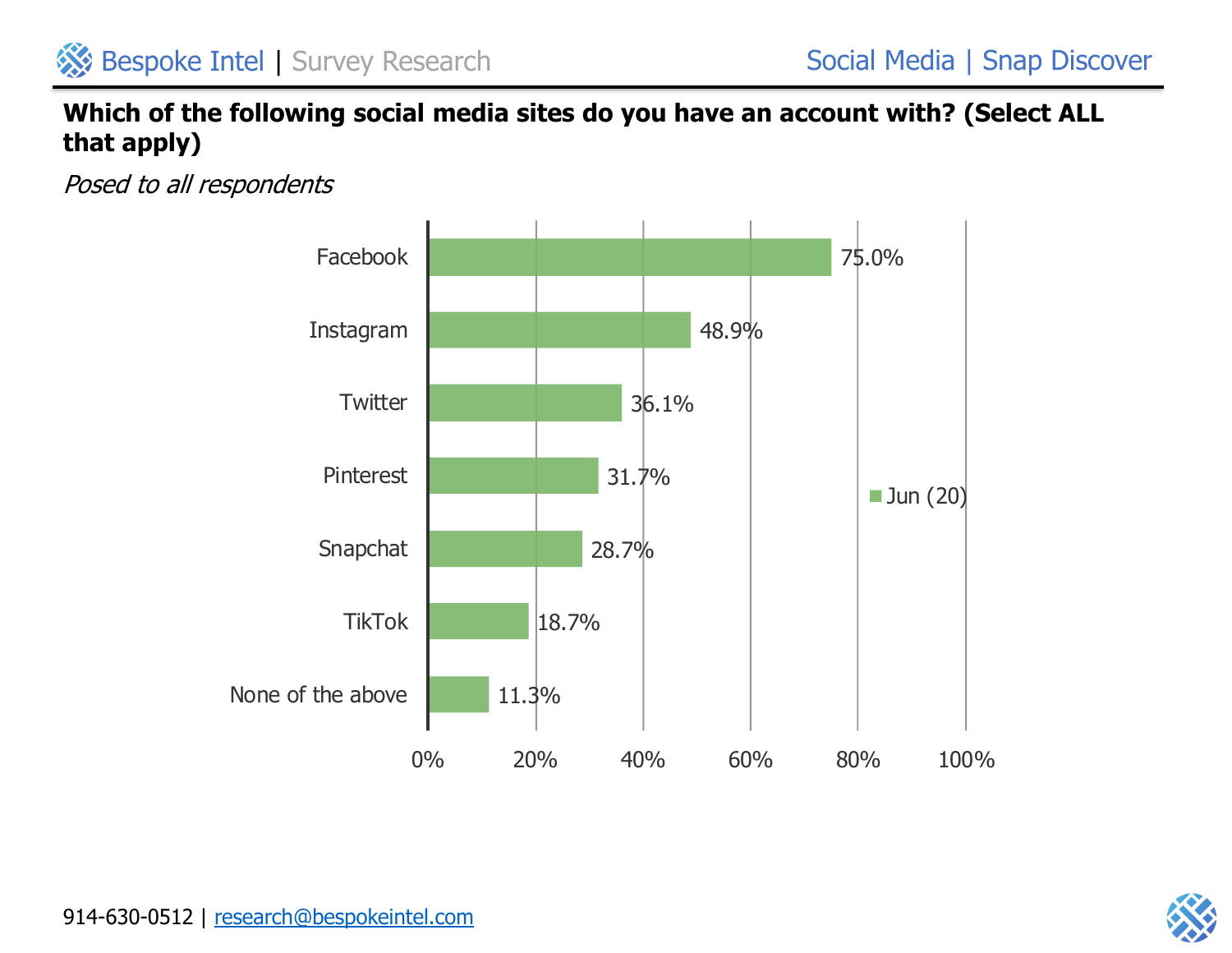## **When it comes to social media usage, how much do the following impact which apps you use and how much you use them?**

Posed to social media users.



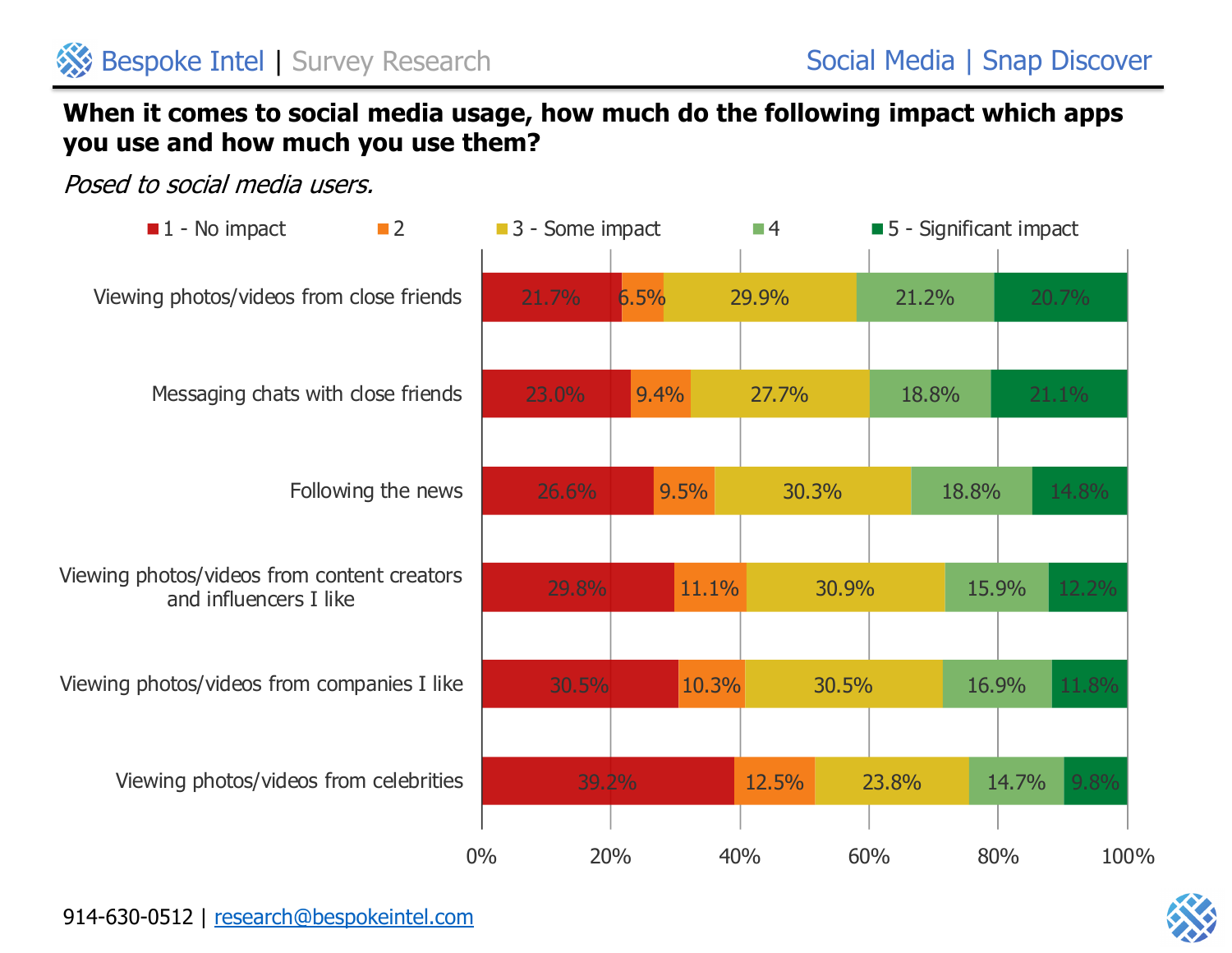#### **In your opinion, how useful are these social media platforms for following:**

Posed to respondents who have an account with each of the following social media apps



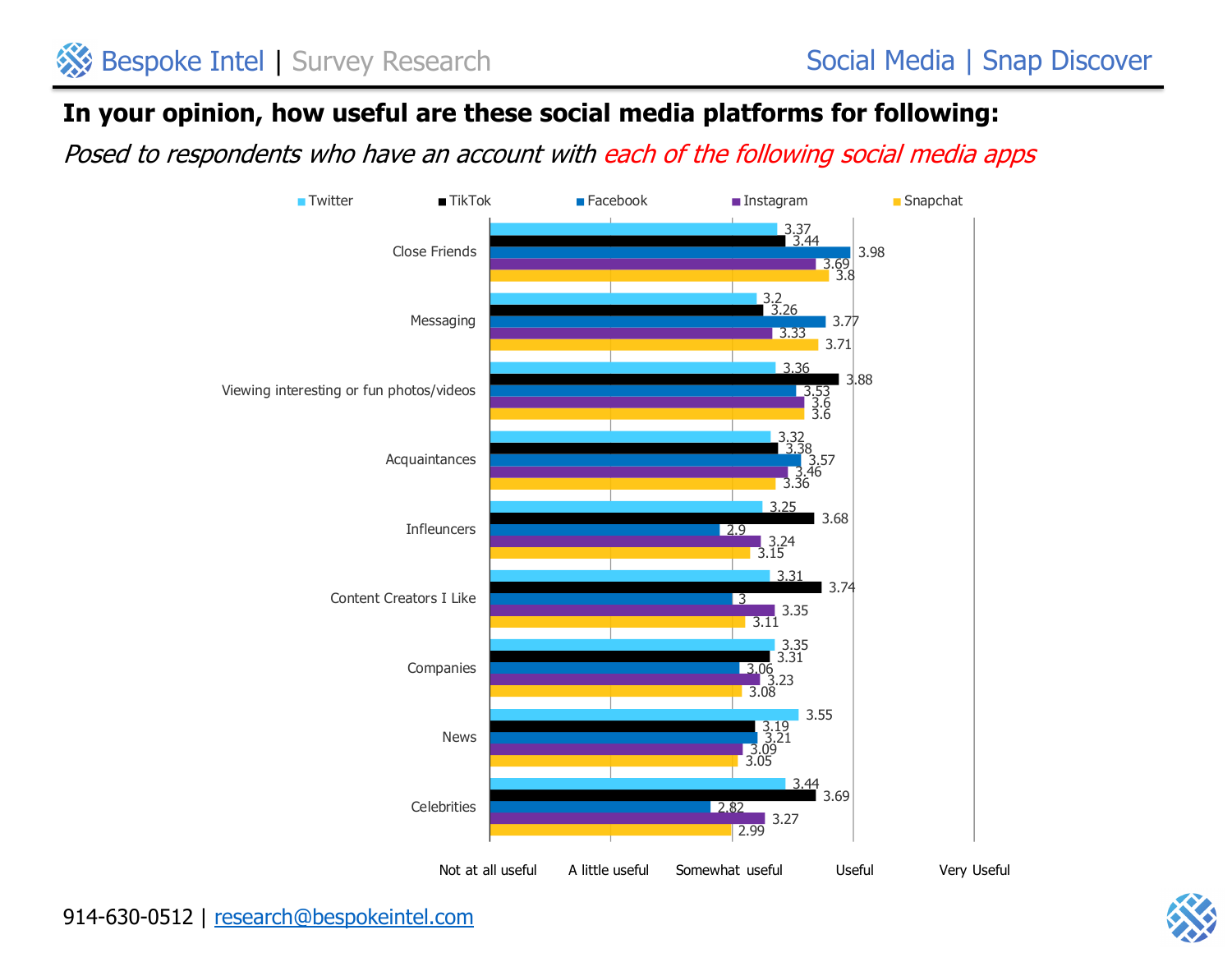# **In your opinion, how useful is Snapchat for following:**



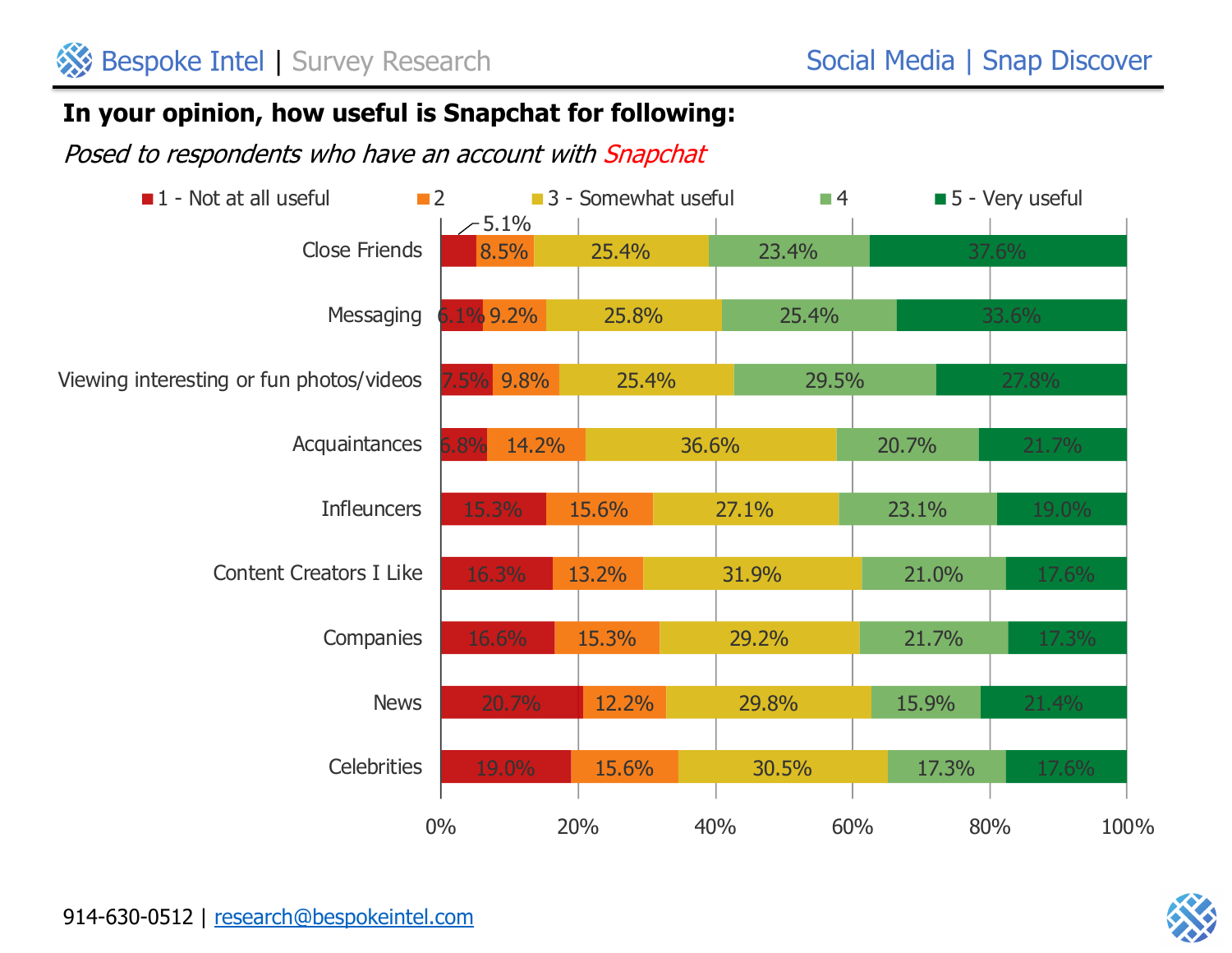# **In your opinion, how useful is Instagram for following:**

Posed to respondents who have an account with Instagram



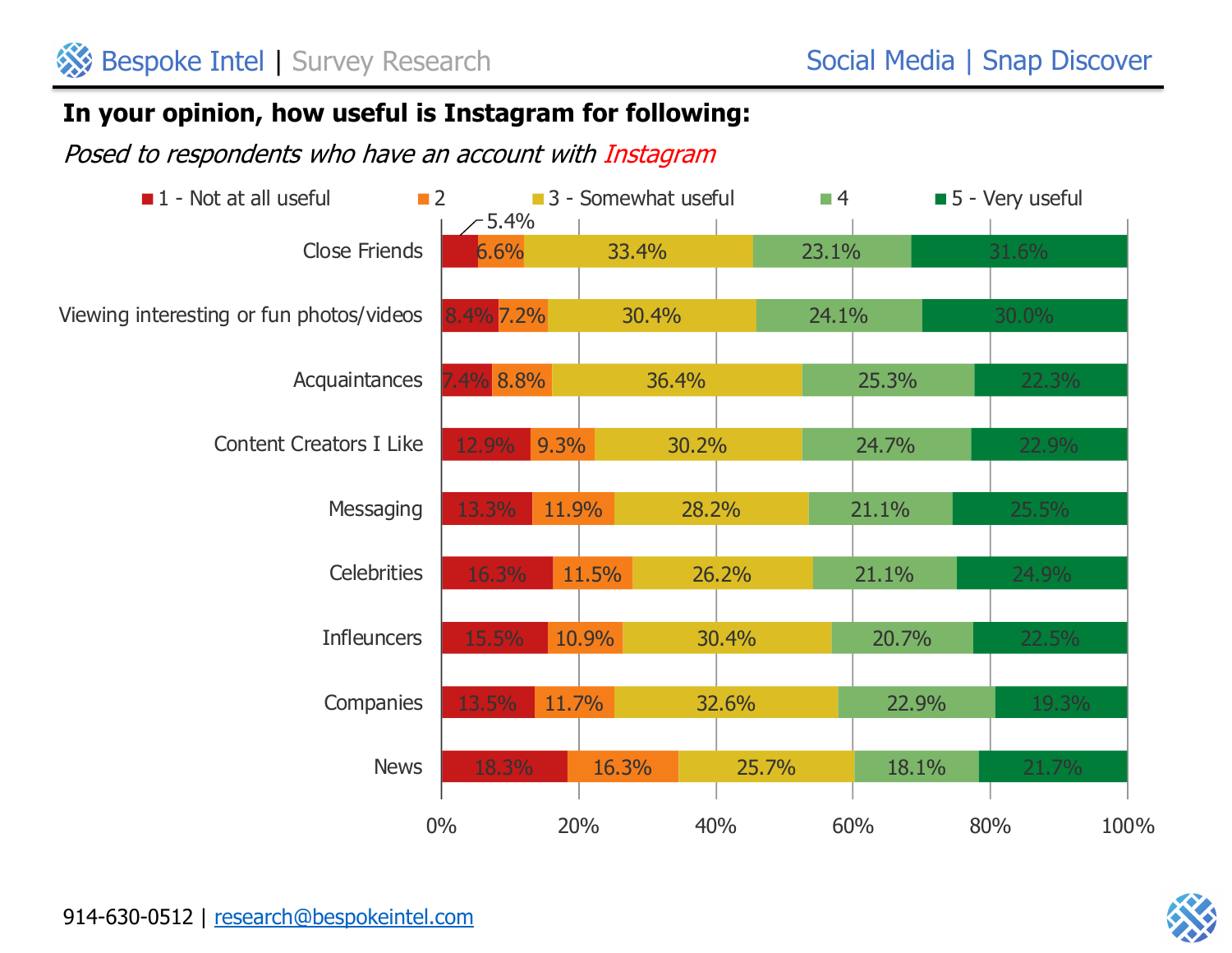# **In your opinion, how useful is Facebook for following:**

Posed to respondents who have an account with Facebook



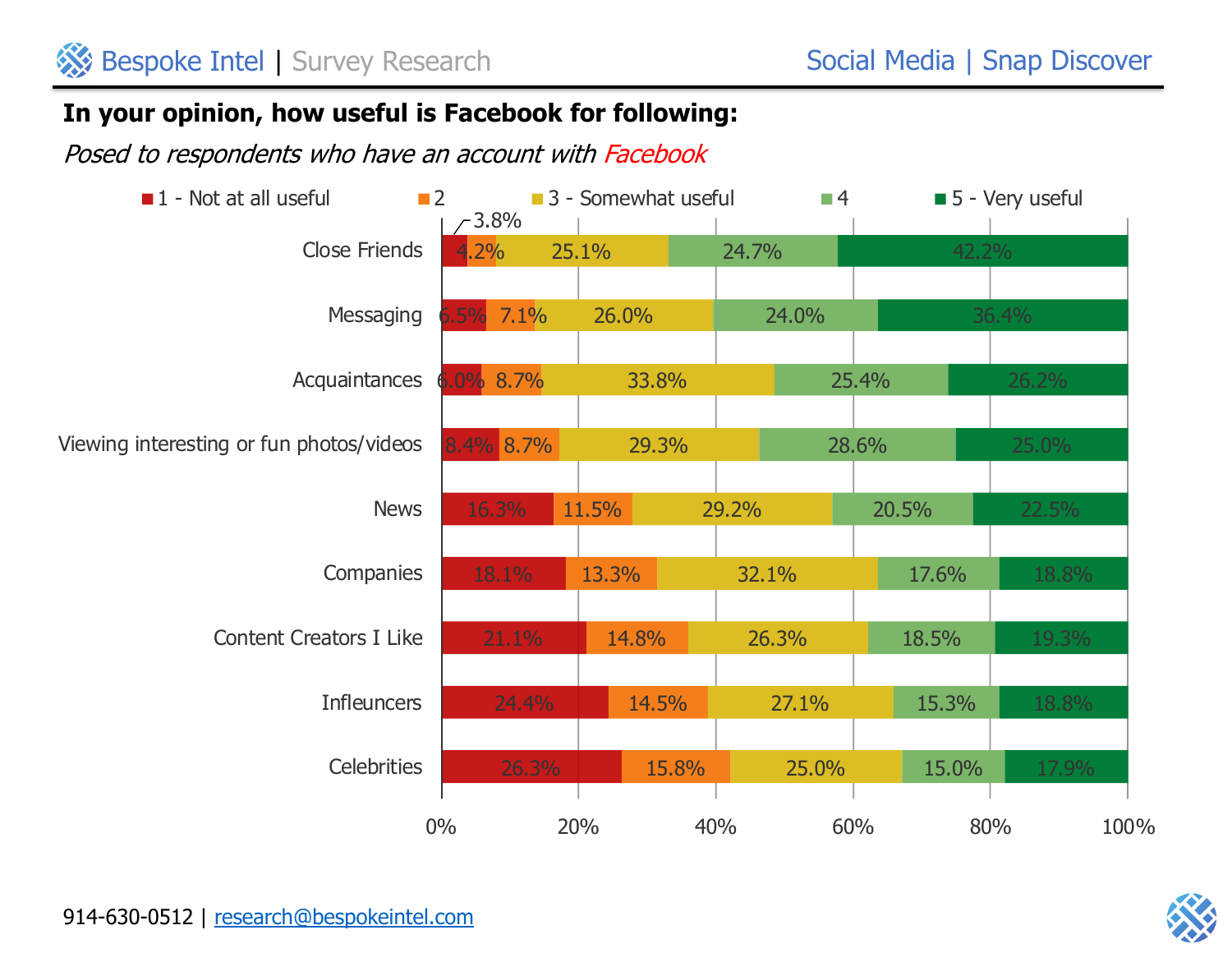# **In your opinion, how useful is TikTok for following:**

Posed to respondents who have an account with TikTok



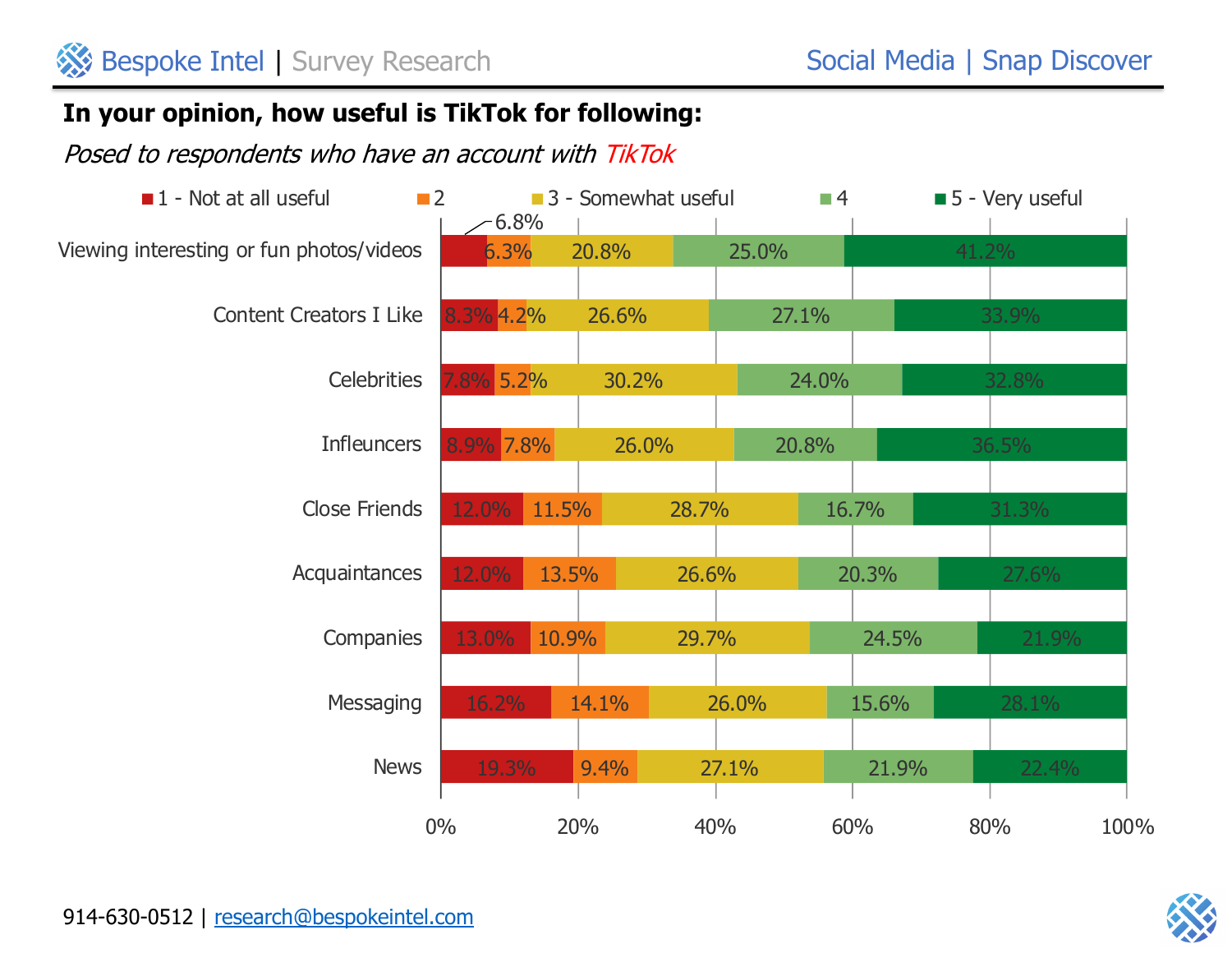# **In your opinion, how useful is Twitter for following:**

Posed to respondents who have an account with Twitter



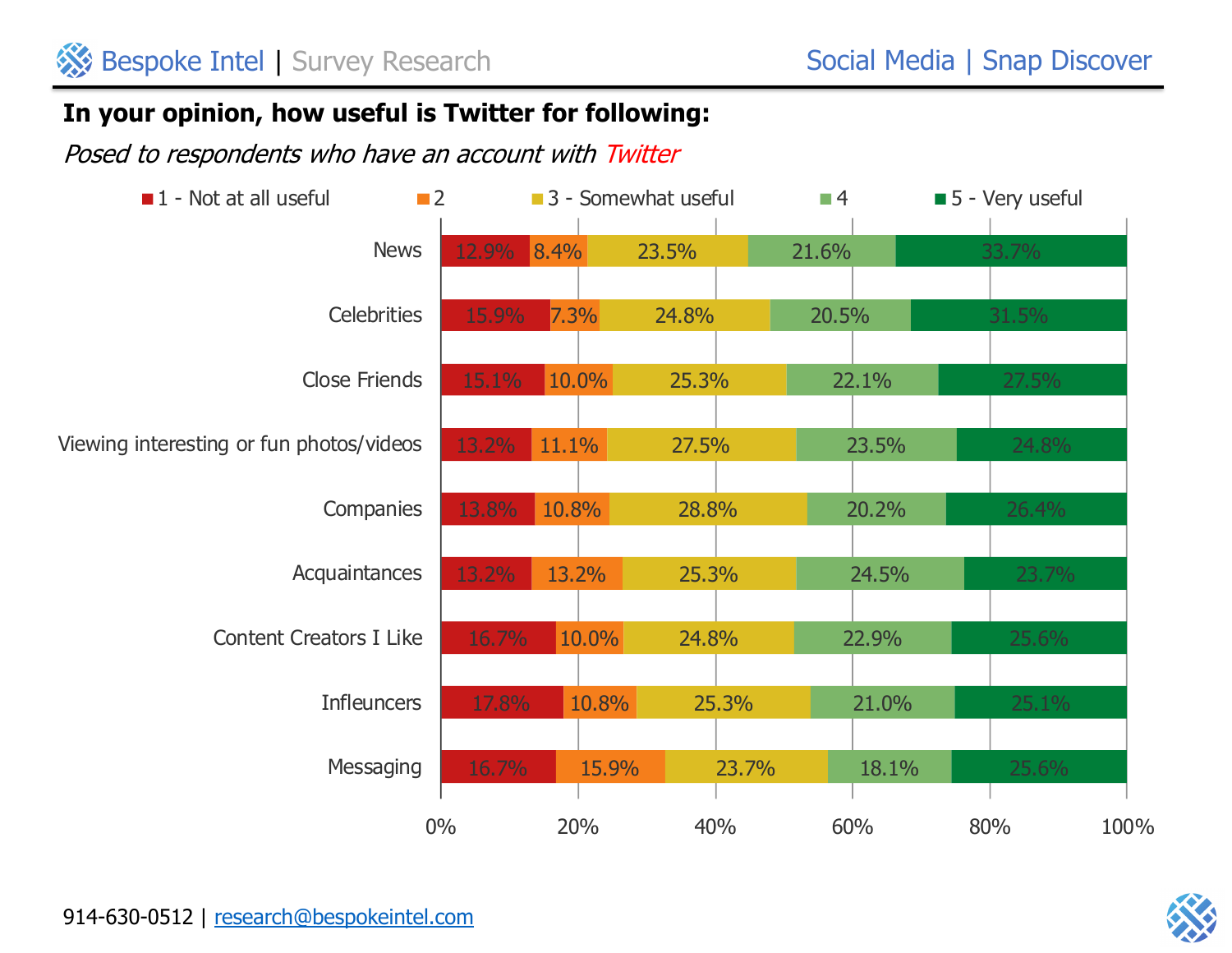# **Do you subscribe to any of the following in Discover on Snapchat?**



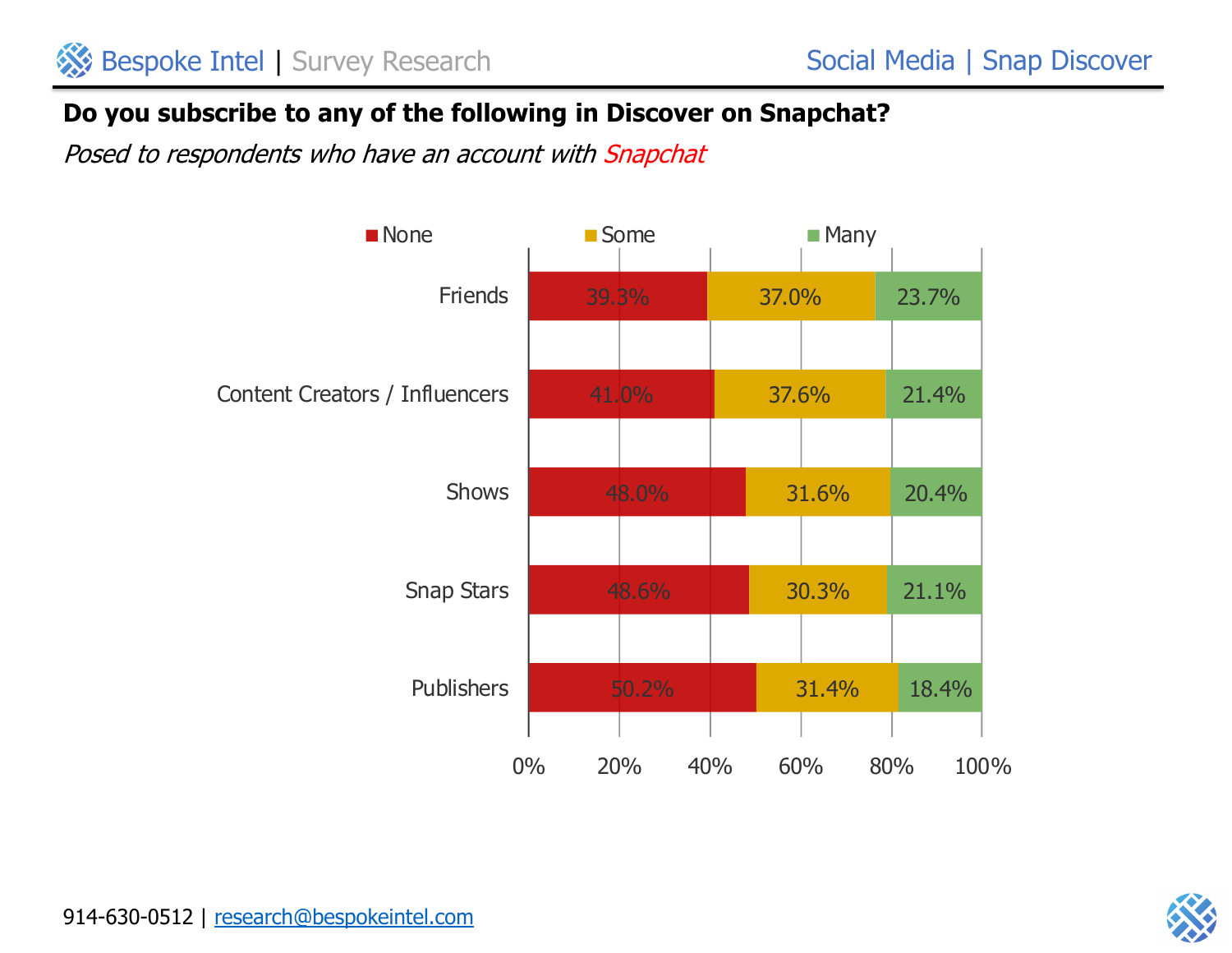#### **In your opinion, how difficult/easy is it to find the following on Snapchat Discover?**



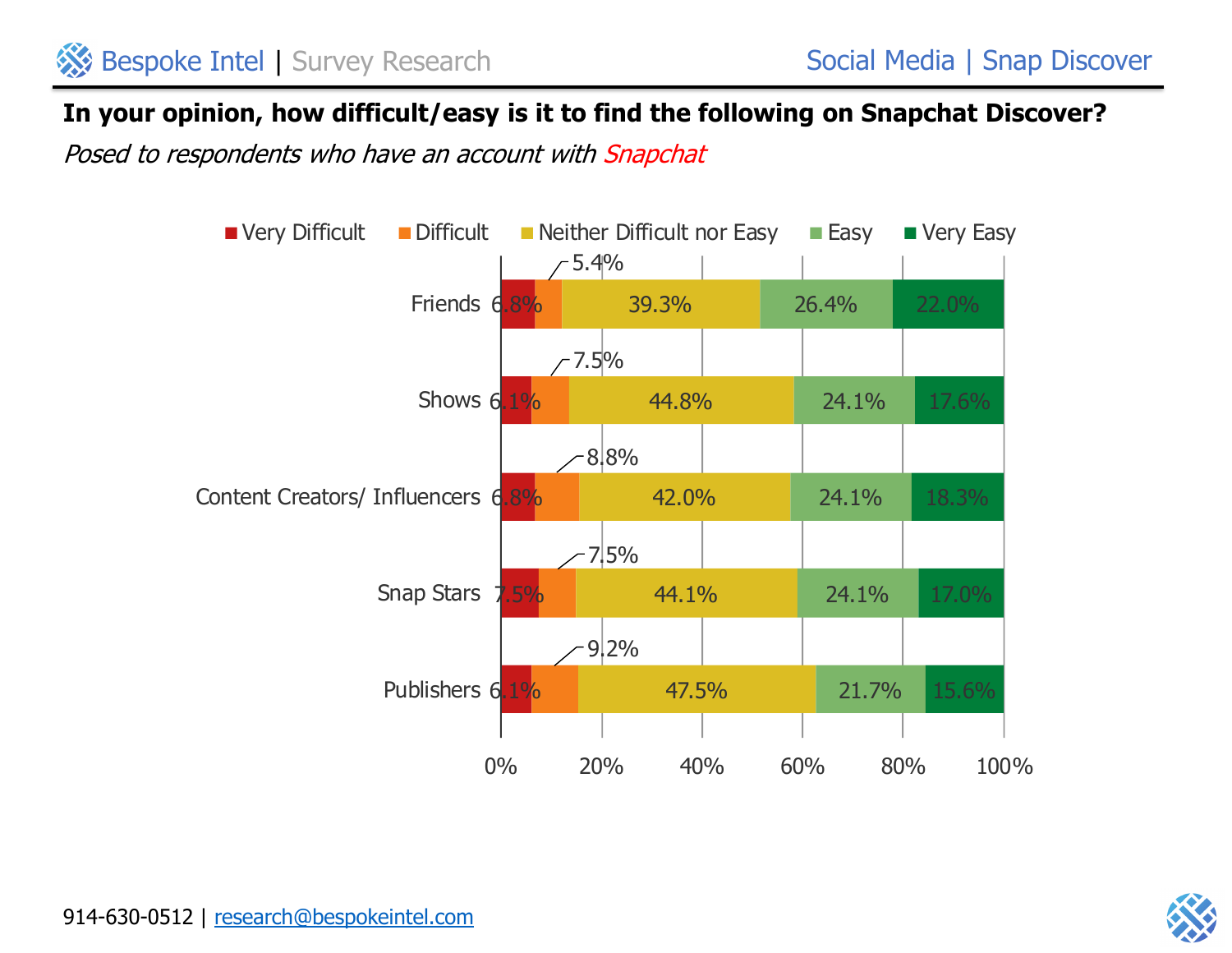## **Imagine it became easier to find content creators / influencers that you like on Snapchat in discover, how much do you agree with the following:**



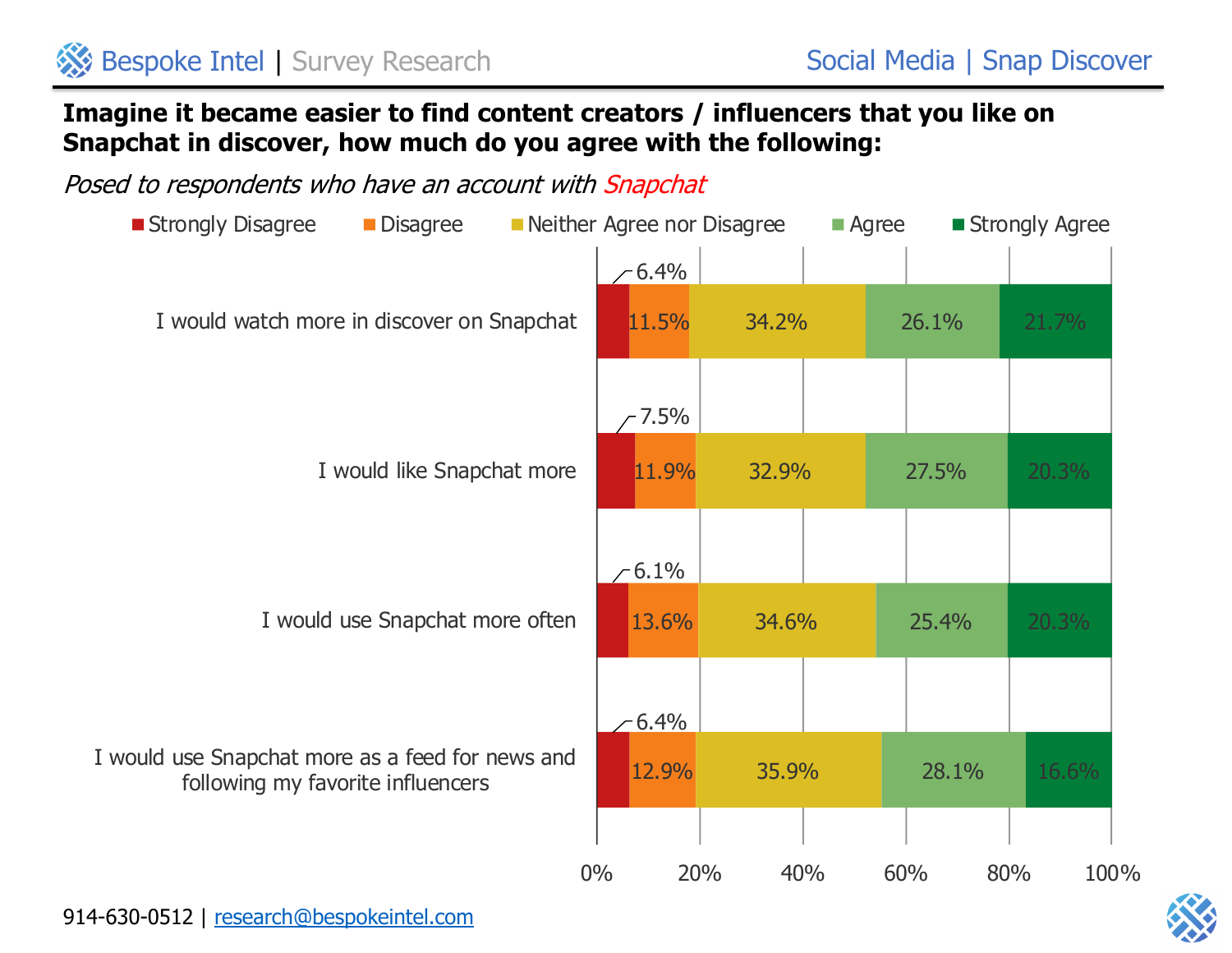

**Would you use Snapchat more often if there were mini-apps available within the chat section offering things like: ordering movie tickets, comparing schedules, studying a flashcard deck, or going through a guided meditation?**



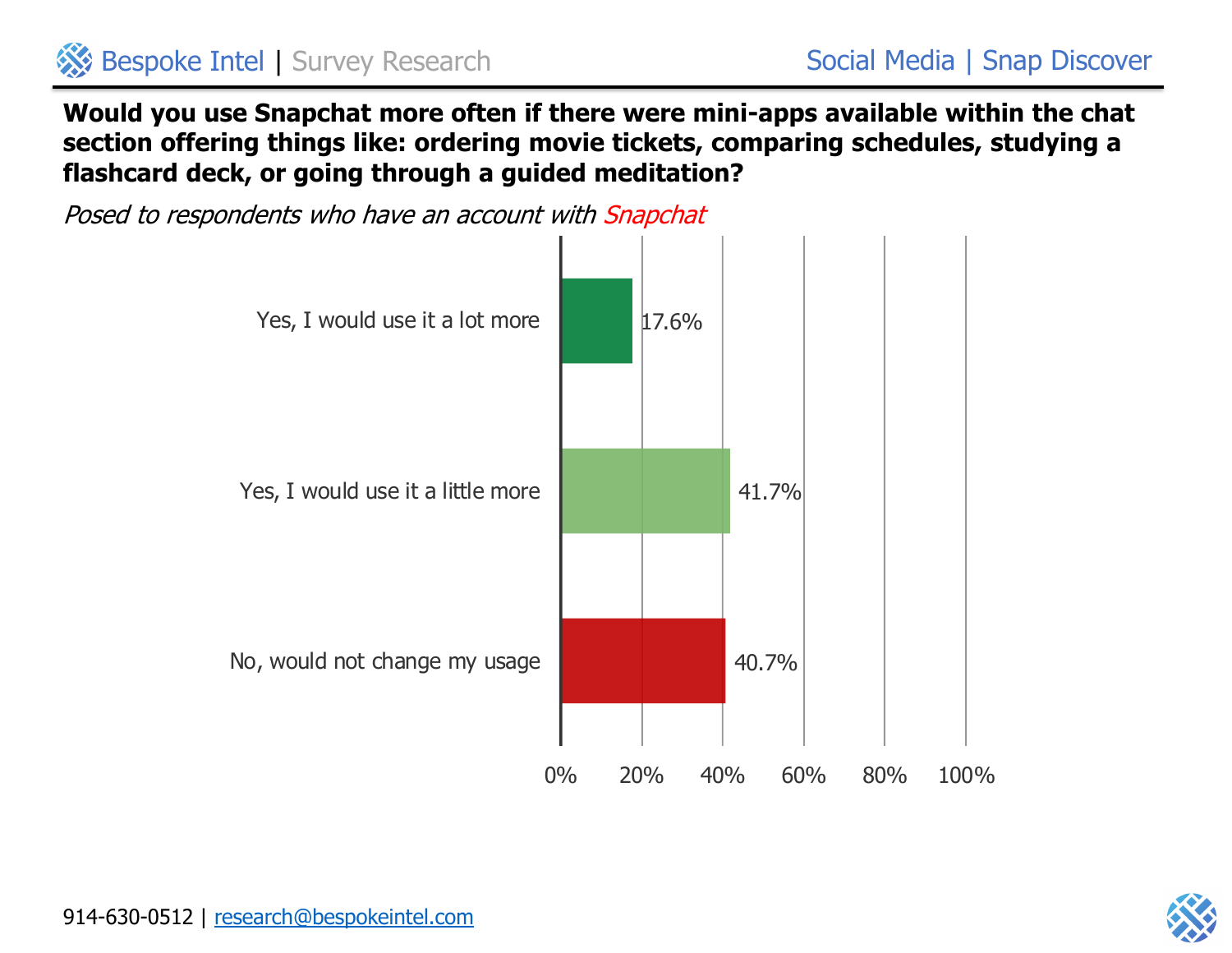#### **What is your current employment status?**



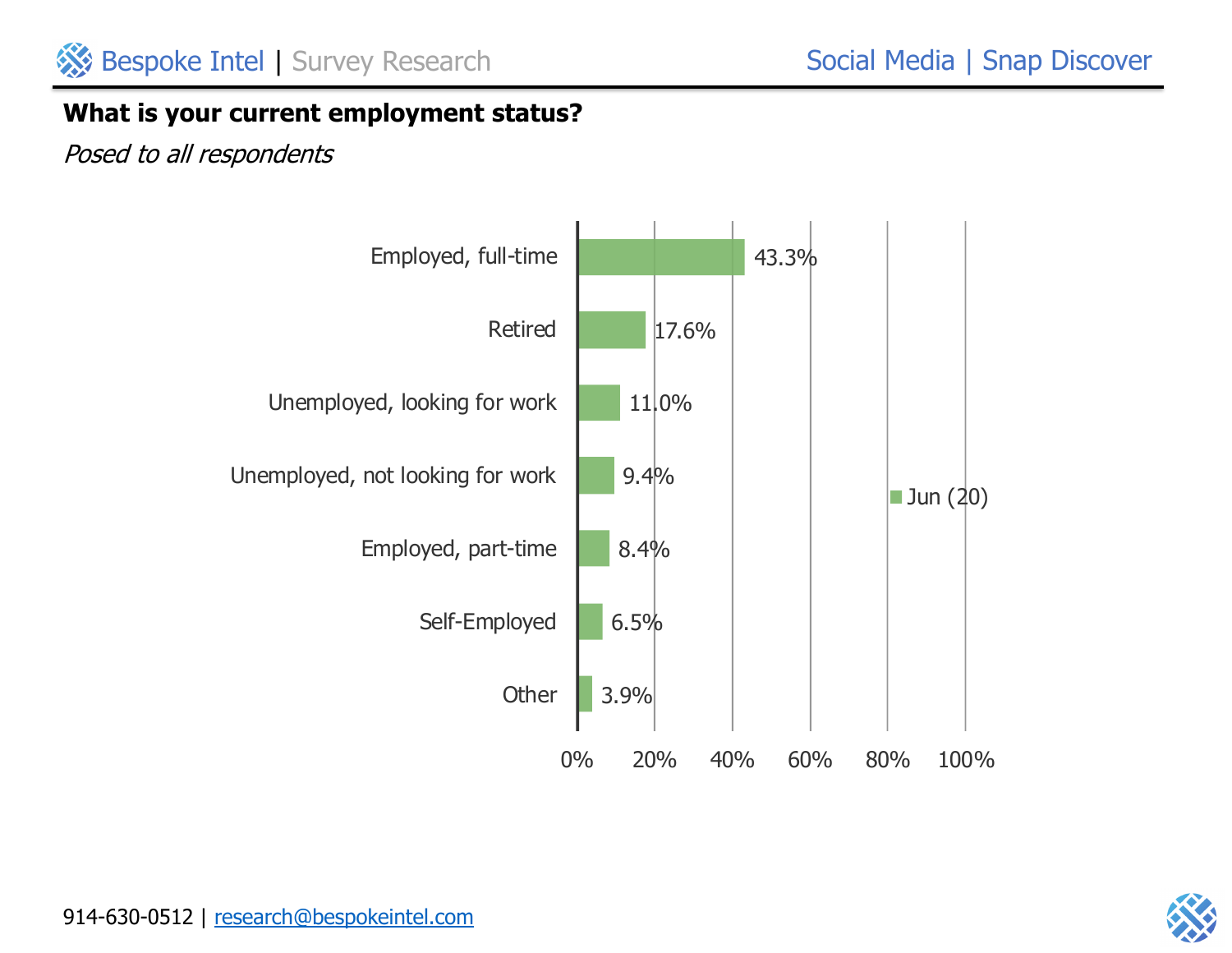# **What is your age?**





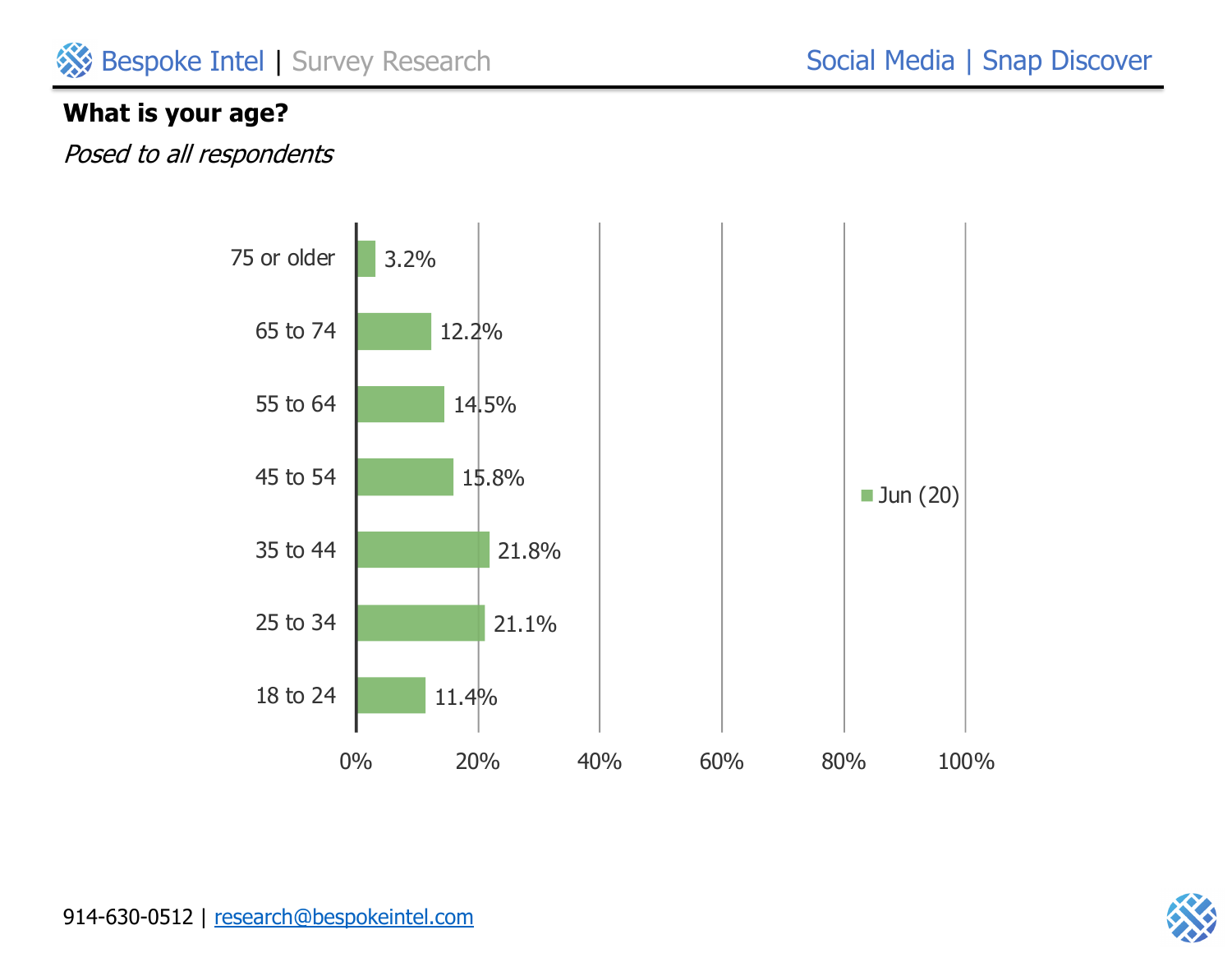#### **What is your approximate average household income?**



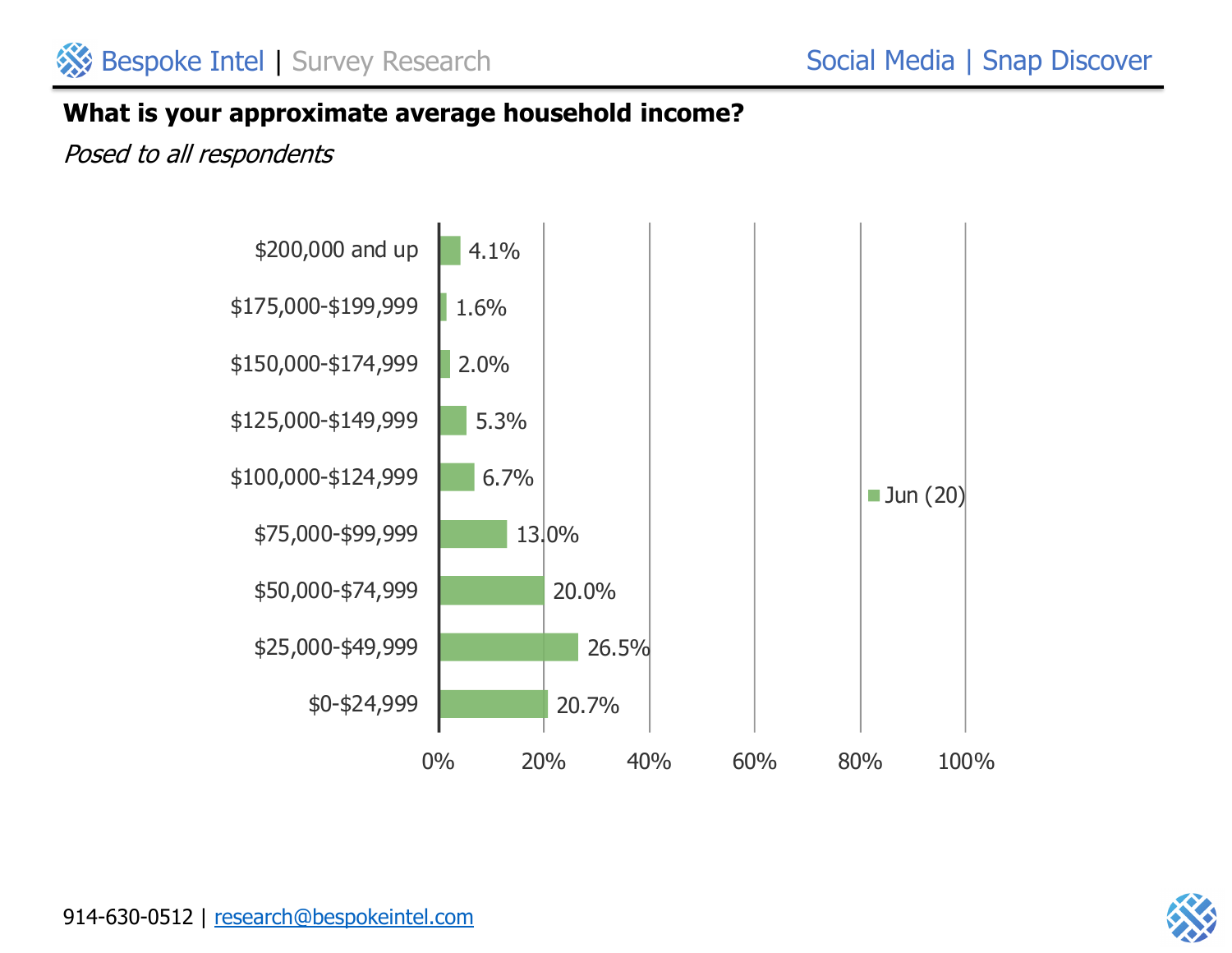# **In which region of the United States do you live?**



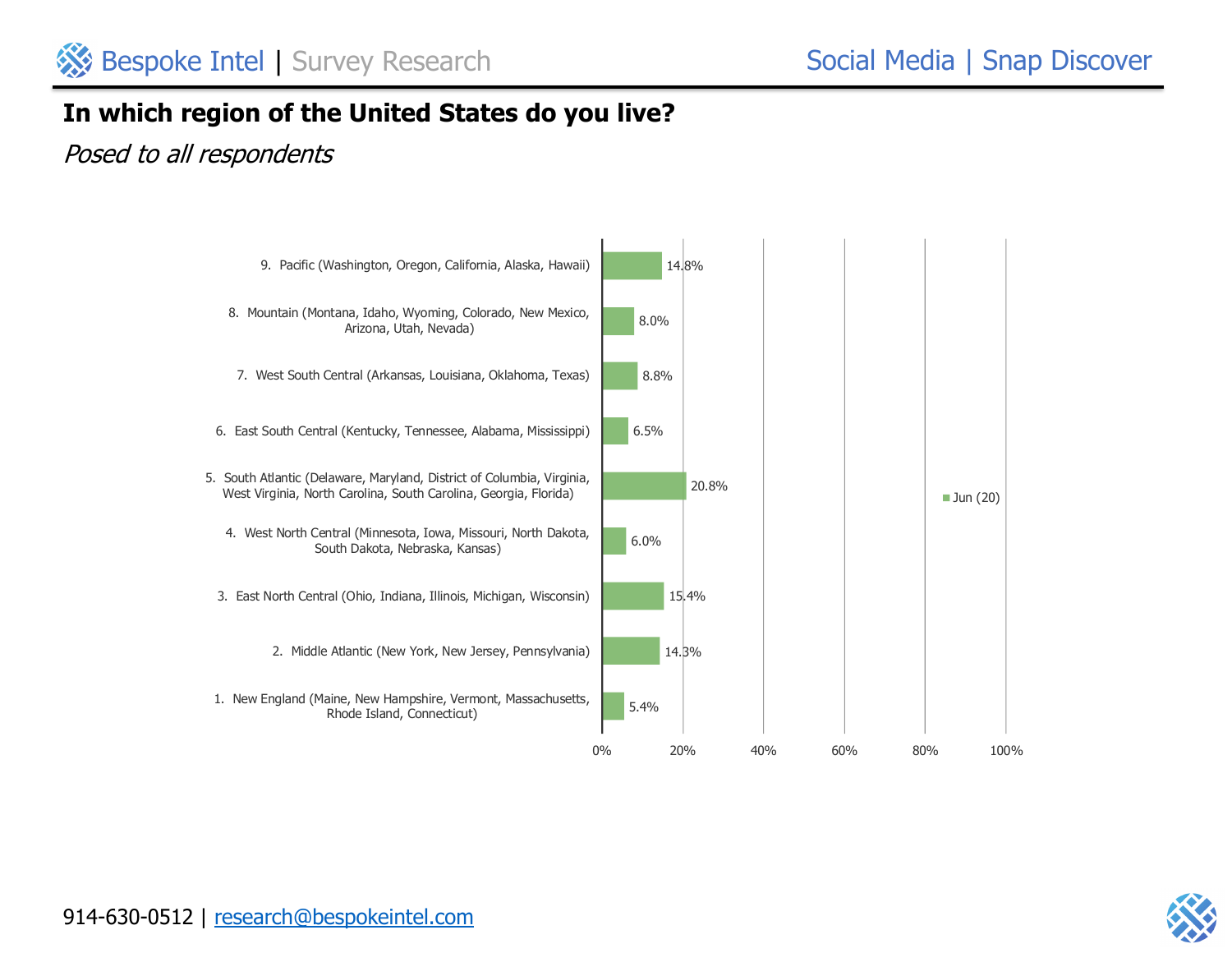

# Social Media | Snap Discover

# **What is your gender?**